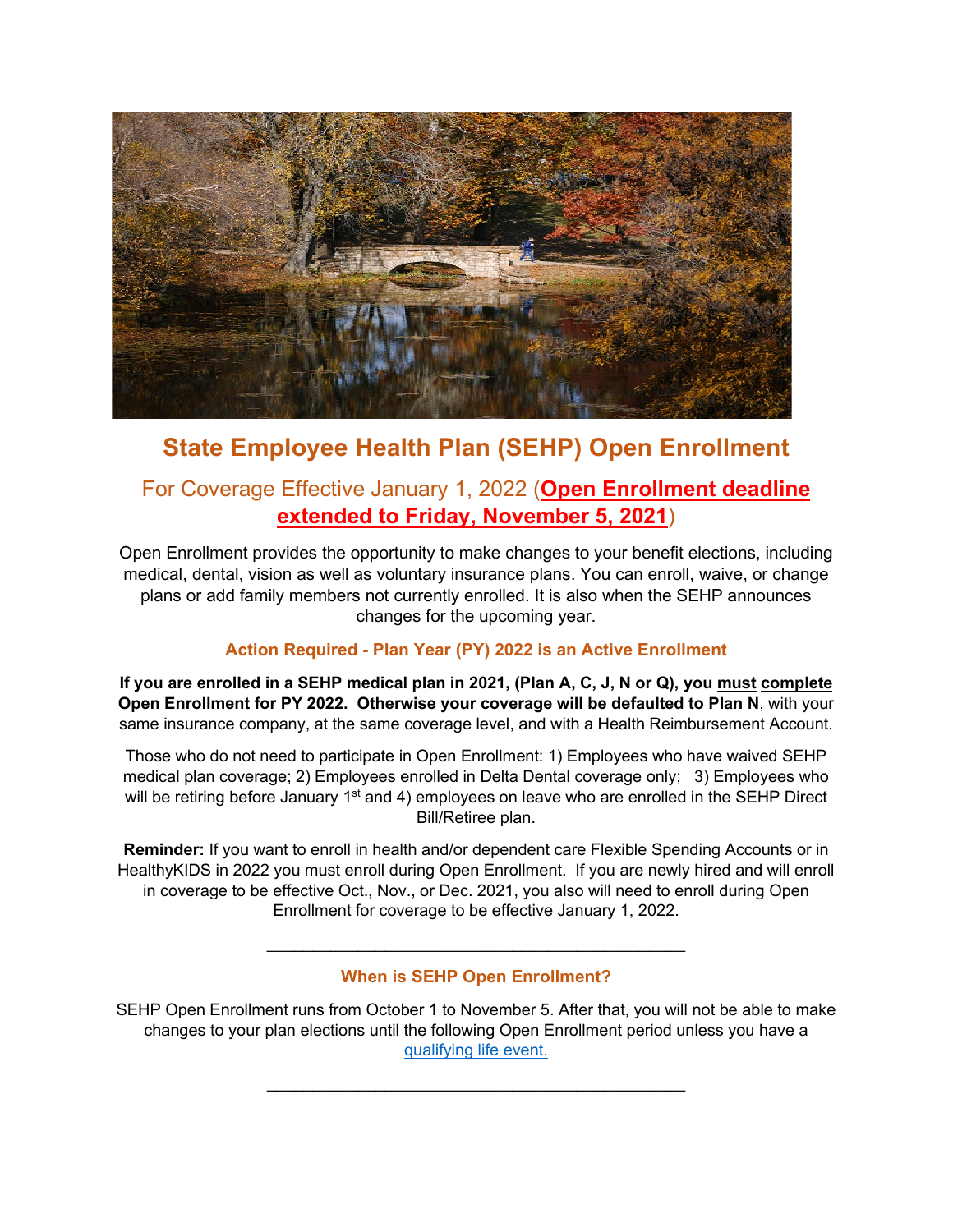### **What's New for Plan Year 2022?**

Additional information about these highlighted changes and more can be found in the [2022](https://healthbenefitsprogram.ks.gov/docs/default-source/site-documents/sehp/open-enrollment/2022/2022-active-ee-enrollment-guide---final.pdf?sfvrsn=95783cd1_2)  [Enrollment Guide.](https://healthbenefitsprogram.ks.gov/docs/default-source/site-documents/sehp/open-enrollment/2022/2022-active-ee-enrollment-guide---final.pdf?sfvrsn=95783cd1_2)

#### **New Vendors to the SEHP**

- Avēsis New Vision Insurance provider.
- MetLife New Health Savings Account (HSA) and Health Reimbursement Account (HRA) provider.
- -

#### **Medical and Prescription**

- Medical premiums reduced by 2% for those with Employee + Spouse and Employee + Full Family coverage.
- No change to medical premiums for those with Employee Only and Employee + Child(ren) coverage (the premium rates are the same as 2021).
- **Plan A** Deductible amounts reduced to \$900/single and \$1,800/family. **Plan A** - Out-of-Pocket (OOP) Maximum reduced to \$5,250/single and \$10,500/family.
- **Plan A** Reduced primary care Copay from \$40 to \$30.
- **Plan C** Out-of-Pocket (OOP) Maximum reduced to \$4,500/single and \$9,000/family.
- All Plans Preferred Brand Name Drugs Coinsurance reduced from 40% to 35%.
- All Plans Non-Preferred Brand Name Drugs Coinsurance reduced from 65% to 60%.
- **Plan Q will no longer be offered as a medical plan option.**

## **How do I complete Open Enrollment?**

 $\overline{\phantom{a}}$  , and the contribution of the contribution of  $\overline{\phantom{a}}$  , and  $\overline{\phantom{a}}$  , and  $\overline{\phantom{a}}$  , and  $\overline{\phantom{a}}$  , and  $\overline{\phantom{a}}$  , and  $\overline{\phantom{a}}$  , and  $\overline{\phantom{a}}$  , and  $\overline{\phantom{a}}$  , and  $\overline{\phantom{a}}$  , and

You complete SEHP Open Enrollment through the Membership Administration Portal, [MAP,](https://sso.cobraguard.net/module.php/saml/disco.php?entityID=https%3A%2F%2Fsso.cobraguard.net%2Fmodule.php%2Fsaml%2Fsp%2Fmetadata.php%2Fprod-sp&return=https%3A%2F%2Fsso.cobraguard.net%2Fmodule.php%2Fsaml%2Fsp%2Fdiscoresp.php%3FAuthID%3D_22579acb59955f714b7286c4259b513a0ed2e903ab%253Ahttps%253A%252F%252Fsso.cobraguard.net%252Fmodule.php%252Fcore%252Fas_login.php%253FAuthId%253Dprod-sp%2526ReturnTo%253Dhttps%25253A%25252F%25252Fsso.cobraguard.net%25252Fseer_login.php&returnIDParam=idpentityid) by making, saving and submitting your elections *even if you want to continue in your current medical plan*. When you complete Open Enrollment, a pending election statement will be sent to the email address you have registered in MAP. Once you receive that email, your PY 2022 Open Enrollment is complete. *You are encouraged to complete Open Enrollment early.* You may go into MAP as many times as needed during Open Enrollment to make elections. The selection saved as of midnight November 5th will become effective January 1, 2022.

|  |  | <b>Pending Elections Statement</b> |  |
|--|--|------------------------------------|--|
|--|--|------------------------------------|--|

For Your Records Only

Please note that this statement is for your records only. You DO NOT need to mail-in this statement or take any further action.

**Pending Enrollment Submitted** 

**How Can I Learn More?**

\_\_\_\_\_\_\_\_\_\_\_\_\_\_\_\_\_\_\_\_\_\_\_\_\_\_\_\_\_\_\_\_\_\_\_\_\_\_\_\_\_\_\_\_\_\_